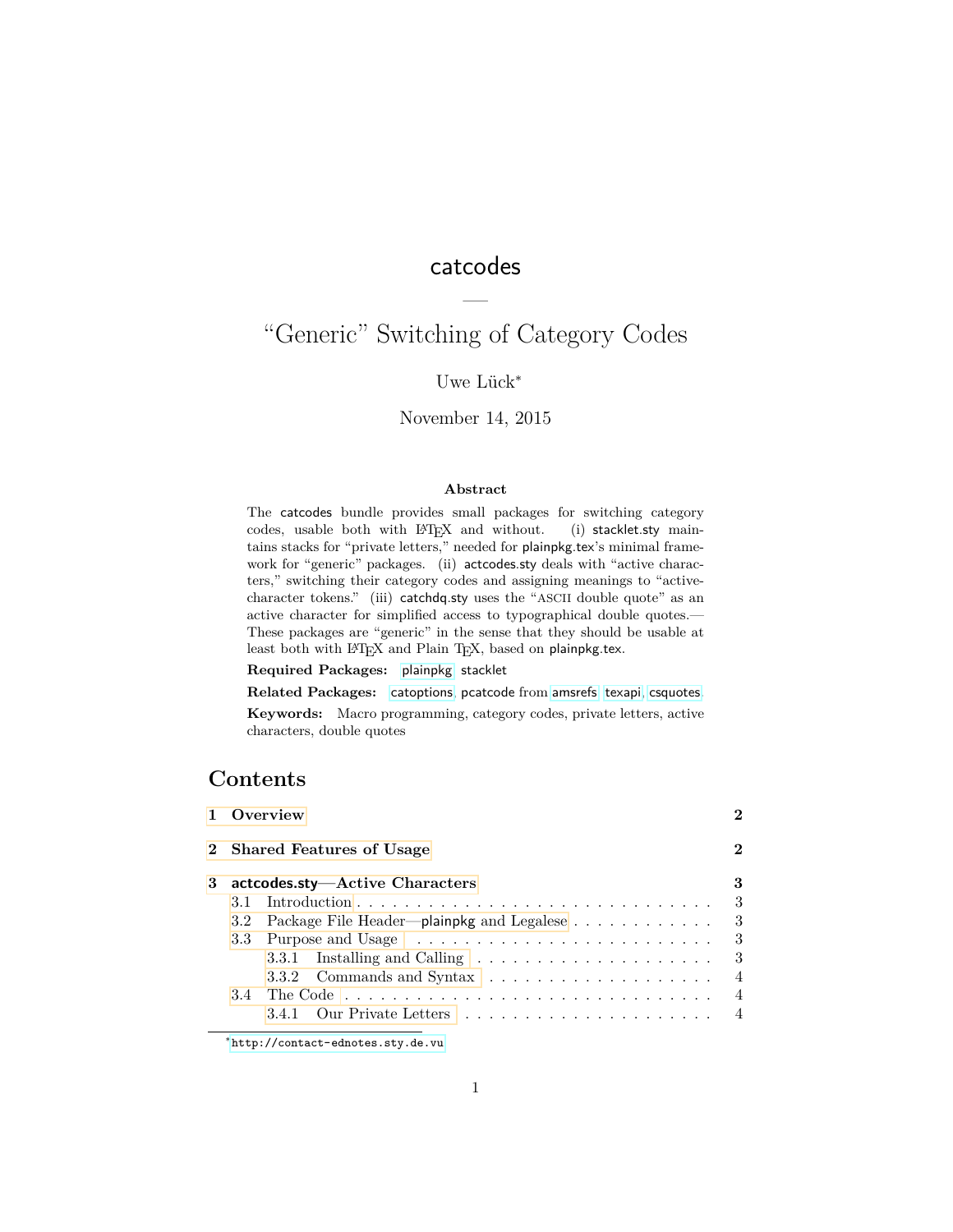## 1 OVERVIEW 2

|   |     | 3.4.2                              | $\overline{4}$<br>The Core $\dots \dots \dots \dots \dots \dots \dots \dots \dots \dots \dots$        |  |  |  |  |  |  |  |  |  |  |
|---|-----|------------------------------------|-------------------------------------------------------------------------------------------------------|--|--|--|--|--|--|--|--|--|--|
|   |     | 3.4.3                              | $\overline{4}$                                                                                        |  |  |  |  |  |  |  |  |  |  |
|   |     | 3.4.4                              | $\bf 5$                                                                                               |  |  |  |  |  |  |  |  |  |  |
|   |     | 3.4.5                              | Leaving and Version History<br>5                                                                      |  |  |  |  |  |  |  |  |  |  |
| 4 |     |                                    | catchdq.sty-Typographical Double Quotes<br>6                                                          |  |  |  |  |  |  |  |  |  |  |
|   | 4.1 |                                    | 6                                                                                                     |  |  |  |  |  |  |  |  |  |  |
|   | 4.2 |                                    | $\overline{7}$<br>Package File Header—plainpkg and Legalese                                           |  |  |  |  |  |  |  |  |  |  |
|   | 4.3 |                                    | $\overline{7}$                                                                                        |  |  |  |  |  |  |  |  |  |  |
|   |     | 4.3.1                              | $\overline{7}$                                                                                        |  |  |  |  |  |  |  |  |  |  |
|   |     | 4.3.2                              | $\overline{7}$                                                                                        |  |  |  |  |  |  |  |  |  |  |
|   | 4.4 |                                    | 8                                                                                                     |  |  |  |  |  |  |  |  |  |  |
|   |     | 4.4.1                              | 8                                                                                                     |  |  |  |  |  |  |  |  |  |  |
|   |     | 4.4.2                              | 8                                                                                                     |  |  |  |  |  |  |  |  |  |  |
|   |     | 4.4.3                              | 8<br>What Double Quotes Actually Are $\ldots \ldots \ldots \ldots \ldots$                             |  |  |  |  |  |  |  |  |  |  |
|   |     | 4.4.4                              | 9                                                                                                     |  |  |  |  |  |  |  |  |  |  |
|   |     | 4.4.5                              | Leaving and Version History<br>9                                                                      |  |  |  |  |  |  |  |  |  |  |
| 5 |     | 10<br>stacklet.sty-Private Letters |                                                                                                       |  |  |  |  |  |  |  |  |  |  |
|   | 5.1 |                                    | 10                                                                                                    |  |  |  |  |  |  |  |  |  |  |
|   | 5.2 |                                    | Package File Header---plainpkg and Legalese<br>10                                                     |  |  |  |  |  |  |  |  |  |  |
|   | 5.3 |                                    | 10                                                                                                    |  |  |  |  |  |  |  |  |  |  |
|   |     | 5.3.1                              | Installing and Calling<br>10                                                                          |  |  |  |  |  |  |  |  |  |  |
|   |     | 5.3.2                              | 11                                                                                                    |  |  |  |  |  |  |  |  |  |  |
|   | 5.4 |                                    | 11                                                                                                    |  |  |  |  |  |  |  |  |  |  |
|   |     | 5.4.1                              | 11                                                                                                    |  |  |  |  |  |  |  |  |  |  |
|   |     | 5.4.2                              | 11                                                                                                    |  |  |  |  |  |  |  |  |  |  |
|   |     | 5.4.3                              | 12<br>Popping $\ldots \ldots \ldots \ldots \ldots \ldots \ldots \ldots \ldots$                        |  |  |  |  |  |  |  |  |  |  |
|   |     | 5.4.4                              | 12                                                                                                    |  |  |  |  |  |  |  |  |  |  |
|   |     | 5.4.5                              | Leaving the Package File $\phantom{a_1 + \cdots + \phantom{a_{n-1}}\cdots + \phantom{a_{n-1}}}$<br>12 |  |  |  |  |  |  |  |  |  |  |
|   |     | 5.4.6                              | 13                                                                                                    |  |  |  |  |  |  |  |  |  |  |
|   |     |                                    |                                                                                                       |  |  |  |  |  |  |  |  |  |  |

# <span id="page-1-0"></span>**1 Overview**

Sorry,  $\dots$ , the abstract and the table of contents must suffice for today (2012-11-07) TODO

# <span id="page-1-1"></span>**2 Shared Features of Usage**

All the packages of the bundle are "plainpkg packages" in the sense of the  $plainpkg<sup>1</sup>$  $plainpkg<sup>1</sup>$  $plainpkg<sup>1</sup>$  $plainpkg<sup>1</sup>$  documentation that exhibits details of what is summarized here. Therefore:

<span id="page-1-2"></span> $^{\rm 1}$ [ctan.org/pkg/plainpkg](http://ctan.org/pkg/plainpkg)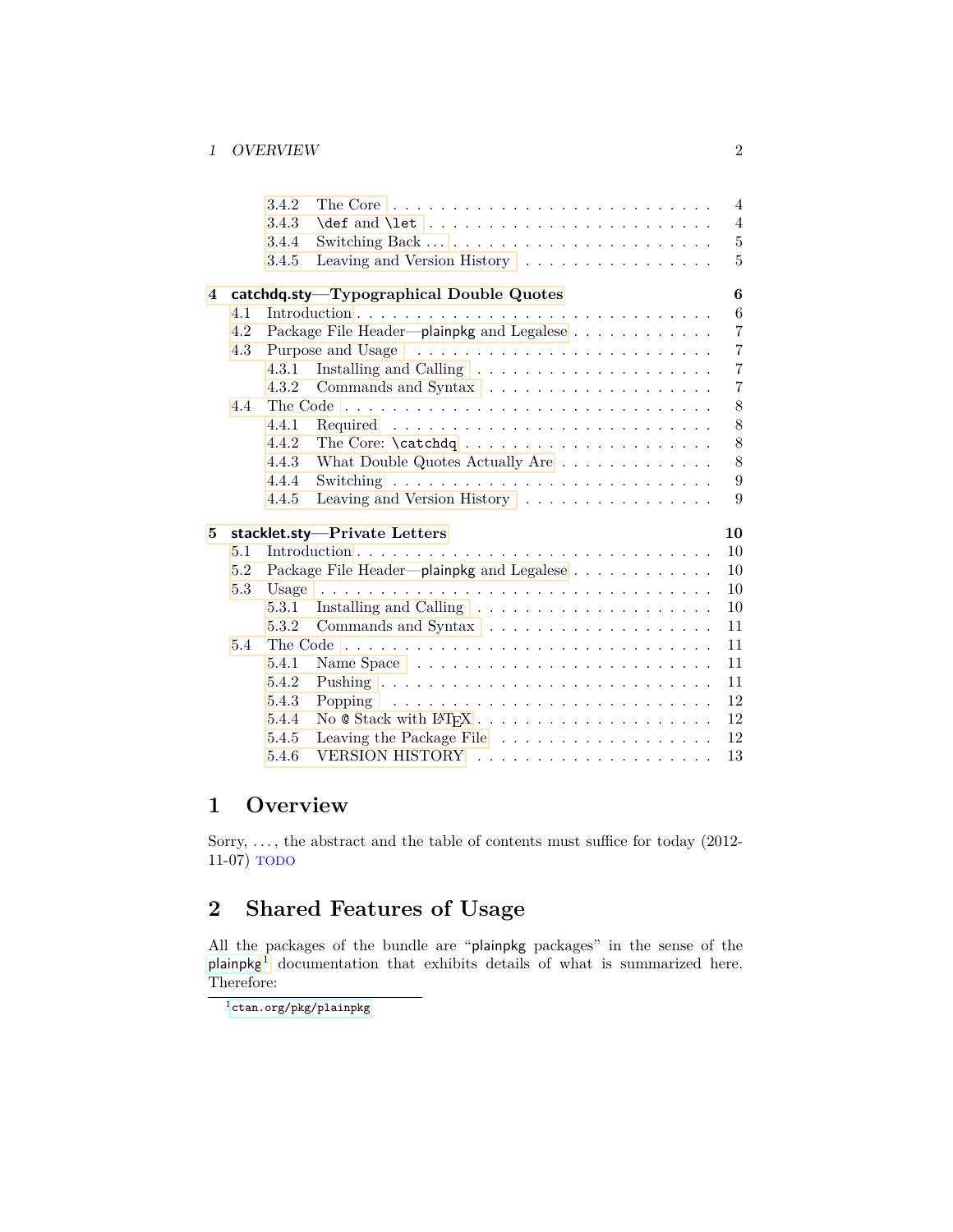- All of them require that TEX finds plainpkg.tex as well as stackrel.sty.
- In order to load  $\langle \textit{catoodes} \rangle$ .sty (where  $\langle \textit{catoodes} \rangle$  is stacklet, actcodes, or catchdq), type  $\sqrt{\text{usepackage}\{\text{c} \cdot \text{c} \cdot \text{d} \cdot \text{c} \cdot \text{d} \cdot \text{d} \cdot \text{d} \cdot \text{d} \cdot \text{d} \cdot \text{d} \cdot \text{d} \cdot \text{d} \cdot \text{d} \cdot \text{d} \cdot \text{d} \cdot \text{d} \cdot \text{d} \cdot \text{d} \cdot \text{d} \cdot \text{d} \cdot \text{d} \cdot \text{d} \cdot \text{d} \cdot \text{d} \cdot \text{d} \cdot \text{d} \cdot \text{d} \cdot \text{d}$ preamble,  $\Re$ Package{ $\langle \text{catcodes} \rangle$ } in a "plainpkg package", or \input<sub>\latcodes</sub> sty *...* or perhaps \input{\*catcodes* }.sty}?

# <span id="page-2-0"></span>**3 actcodes.sty—Active Characters**

# <span id="page-2-1"></span>**3.1 Introduction**

Active characters can simplify syntax often, i.e., the code may be very pleasant to type and read. But sometimes something may fail. See Section [3.3.2](#page-3-0) for how to cope with possibilities and difficulties.

# <span id="page-2-2"></span>**3.2 Package File Header—plainpkg and Legalese**

```
1 \input plainpkg
2 \ProvidesPackage{actcodes}[2012/11/07 v0.2a active characters (UL)]
3 \frac{\%}{\%}4 %% Copyright (C) 2012 Uwe Lueck,
5 %% http://www.contact-ednotes.sty.de.vu
6 %% -- author-maintained in the sense of LPPL below --
7 %%
8 %% This file can be redistributed and/or modified under
9 %% the terms of the LaTeX Project Public License; either
10 %% version 1.3c of the License, or any later version.
11 %% The latest version of this license is in
12 %% http://www.latex-project.org/lppl.txt
13 %% There is NO WARRANTY (actually somewhat experimental).
14 %%
15 %% Please report bugs, problems, and suggestions via
16 %%
17 %% http://www.contact-ednotes.sty.de.vu
18 %%
```
## <span id="page-2-3"></span>**3.3 Purpose and Usage**

The package derives from switching category codes in the nicetext and morehype bundles and should improve them.

## <span id="page-2-4"></span>**3.3.1 Installing and Calling**

The file actcodes.sty is provided ready, installation only requires putting it somewhere where T<sub>EX</sub> finds it (which may need updating the filename data base).[2](#page-2-5) However, the files plainpkg.tex and stacklet.sty must be installed likewise.

<span id="page-2-5"></span> $^{2}$ <http://www.tex.ac.uk/FAQ-inst-wlcf.html>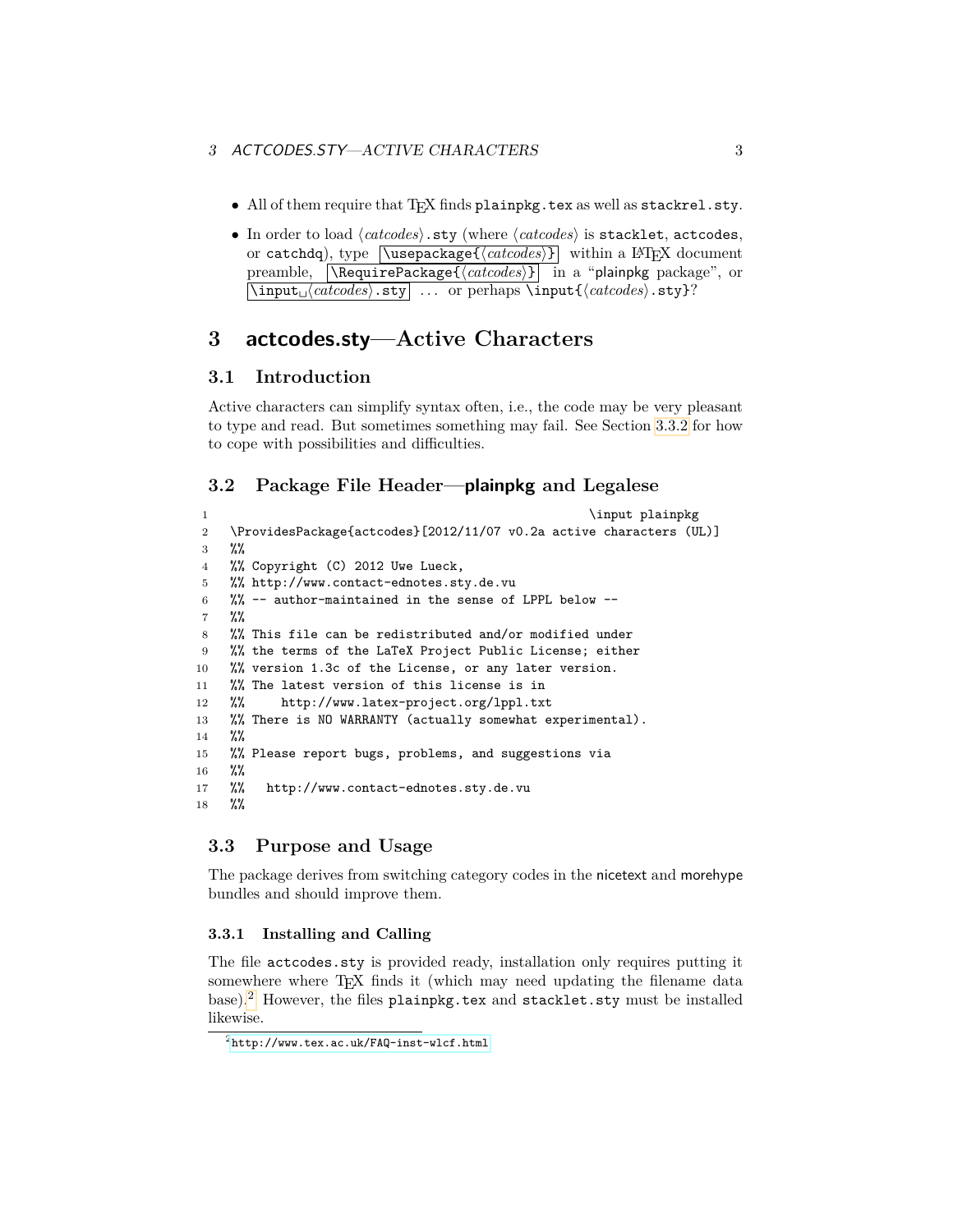## 3 ACTCODES.STY—ACTIVE CHARACTERS 4

*With* LAT<sub>E</sub>X, the file should be loaded by **\RequirePackage{actcodes}** or \usepackage{actcodes}.

*Without* L<sup>AT</sup>F<sub>X</sub>, load it by ∖input<sub>□</sub>actcodes.sty.

As explained in plainpgk-doc.pdf, however, "generic" packages based on plainpkg should load actcodes by \RequirePackage{actcodes}.

## <span id="page-3-0"></span>**3.3.2 Commands and Syntax**

actcodes.sty provides \MakeActive, \MakeActiveAss, \MakeActiveDef,  $\N$ AakeActiveLet,  $\M$ akeOther,  $\M$ akeActiveOther with rather obvious syntax—you find more detailed descriptions mixed with implementation below ... TODO —Without L<sup>A</sup>T<sub>E</sub>X, the latter's internal  $\overline{\text{Qgobble} \langle arg \rangle}$  is provided as well.

## <span id="page-3-1"></span>**3.4 The Code**

#### <span id="page-3-2"></span>**3.4.1 Our Private Letters**

19 \PushCatMakeLetterAt

## <span id="page-3-3"></span>**3.4.2 The Core**

 $\langle\mathrm{MakedctiveAss}$  /*ass-fun* $\langle\mathrm{char}\rangle$ */ass-args* $\rangle$  "activates"  $\langle char\rangle$  and then applies assignment function  $\langle ass-fun \rangle$  with arguments  $\langle ass-args \rangle$  to it. The code derives from LATEX's \@sverb and \do@noligs and was also discussed on the LATEX-L mailing list September 2010 (Will Robertson; Heiko Oberdiek). The present definition generalizes \MakeActiveDef and \MakeActiveLet of my earlier packages.

```
20 \gdef\MakeActiveAss#1#2{%
```
21 \MakeActive#2%

```
22 \begingroup \lccode'\~'#2\relax \lowercase{\endgroup #1~}}
```
I was reluctant to provide  $\langle \text{MakeActive} \langle \text{char} \rangle$ , but with catchdq.sty, it would be better . . .

## 23 \gdef\MakeActive#1{\catcode'#1\active}

. . . it just "revives" the meaning that the corresponding active-character token last time . . .

### <span id="page-3-4"></span>**3.4.3** \def **and** \let

 $\langle \text{MakedctiveDef}\rangle\langle \text{parameters}\rangle\{\langle \text{replace}\rangle\}$  has been employed in fifinddo and blog (which is based on fifinddo) so far.

#### 24 \gdef\MakeActiveDef{\MakeActiveAss\def}

W.r.t. the definition of this \MakeActiveDef, Heiko Oberdiek remarked that it allows *macro parameters*, as opposed to my earlier definition in fifinddo. Without parameters, this kind of macro has been used for conversion of text encodings (atari.fdf, and I thought this was the idea of [stringenc](http://ctan.org/pkg/stringenc) . . . ).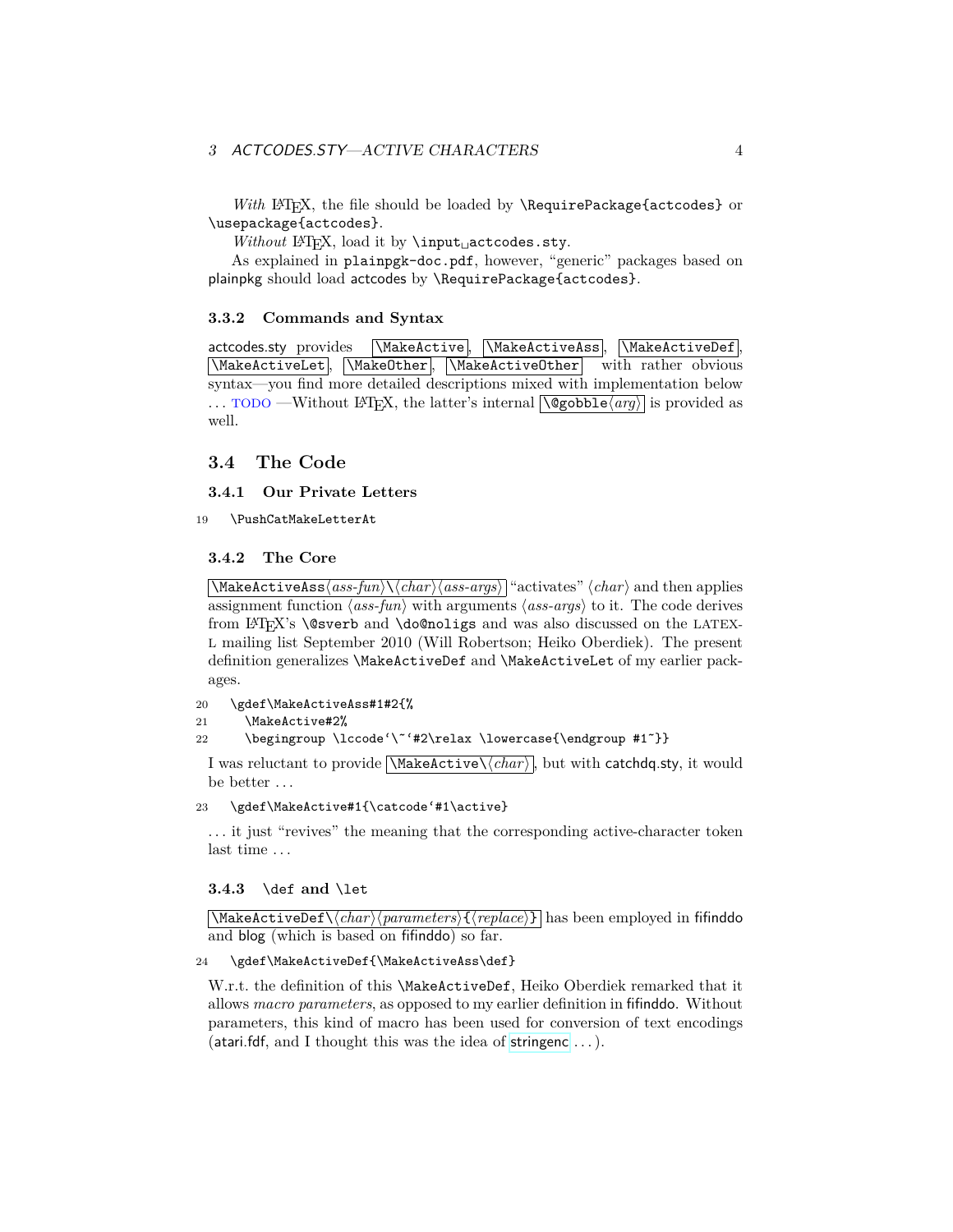## 3 ACTCODES.STY—ACTIVE CHARACTERS  $5$

 $\overline{\langle MakeActiveLet \langle char \rangle \langle char \rangle}$  has been provided in niceverb so far. The present package has been made in order to have \MakeActiveLet with blog.sty as well, it was too annoying to use \MakeActiveDef there so often.

#### 25 \gdef\MakeActiveLet{\MakeActiveAss\let}

#### <span id="page-4-0"></span>**3.4.4 Switching Back . . .**

Sometimes, the "active" behaviour of  $\langle char \rangle$  is too difficult, and you may want to switch bach to its "simple" way ... This may work by  $\langle \langle \text{MakeOther} \rangle \langle \text{char} \rangle$ ... with LAT<sub>F</sub>X, *\MakeOther* just is *\@makeother* ...

```
26 \ifltx \global\let\MakeOther\@makeother
27 \else \gdef\MakeOther#1{\catcode'#112\relax}
28 \fi
```
But within a macro (or other) argument, you can't change the \catcode. (I lost some time by not realizing that it was within a large argument where I tried to switch the \catcode.) Anyway or in certain cases, it may be better to keep a character "active" throughout a document and just to change the *expansion* of the "active-character token." This can be done with \MakeActiveLet and \MakeActiveDef in certain cases already. E.g., when the *"blank space"* has been "activated" by \obeylines, \MakeActiveLet\␣\space "undoes" this half-way, while it does not restore "argument skipping" and "compressing blank spaces."

When character  $\langle char \rangle$  should be "active" for some time, but for certain moments you prefer that it behaves like an "other character", you can switch to its "other" expansion by  $\MakeActiveOther\langle char \rangle$ :

```
29 \gdef\MakeActiveOther#1{%
```

```
30 \MakeActiveAss\edef#1{\expandafter\@gobble\string#1}}
```
\MakeActiveOther uses LAT<sub>EX</sub>'s \@gobble\arg\, *without* LATEX, actcodes provides it:

```
31 \ifltx\else \long\gdef\@gobble#1{} \fi
```
32 % \show\_ \MakeActiveOther\\_ \show\_ \expandafter\show\_

I am *not* providing a version *without* the \catcode change, although the latter is superfluous here TODO . . .

niceverb also provides  $\langle \text{MaxeNormal}\langle \text{char} \rangle$ , it may migrate to here in the future, and there may be  $\langle \text{MakedctiveNormal}\langle \text{char}\rangle$  extending the above \MakeActiveOther TODO . . .

Also, a *stack* might be used as in stacklet, even to switch *meanings* of activecharacter tokens ... not sure TODO ...

[babel](http://ctan.org/pkg/babel) does similar things, but I never have ... TODO

#### <span id="page-4-1"></span>**3.4.5 Leaving and Version History**

33 \PopLetterCatAt

```
34 \endinput
```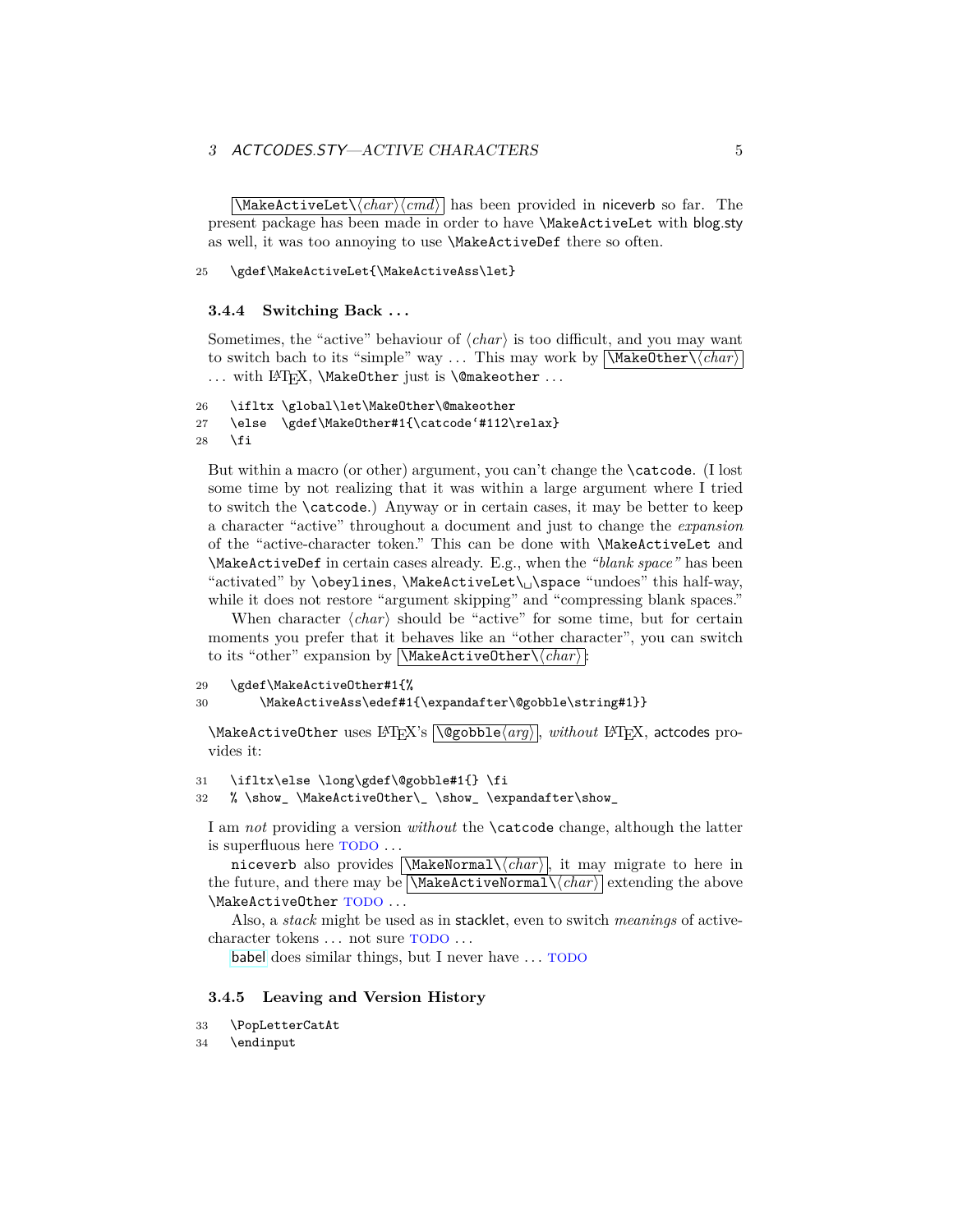#### VERSION HISTORY

```
35 v0.1 2012/08/26 started, almost completed
36 2012/08/27 completed; realizing \Push...At ..., bug fixes
37 v0.2 2012/08/28 \global\let, \def -> \gdef
38 2012/09/16 \MakeActive
39 2012/09/19 doc.: stacklet
40 v0.2a 2012/11/07 doc.: |...| on \MakeNormal
41
```
# <span id="page-5-0"></span>**4 catchdq.sty—Typographical Double Quotes**

# <span id="page-5-1"></span>**4.1 Introduction**

The catchdq package allows getting typographical double quotes by just using the "ASCII double quote"  $\vert \cdot \vert$ . A more precise overview:

- 1. Typically, "typographical" quotation marks mean distinguishing between "opening" and "closing" quotation marks. Usually, you must enter different characters or commands for the distinction, such as  $\lceil \cdot \rceil$  for "opening" and <sup>1</sup> for *closing*—in *English* with *T<sub>E</sub>X*. For *English* with *Plain T<sub>E</sub>X*, even  $\lvert \cdot \rvert$  suffices for "closing."
- 2. There are much different conventions especially for *German* and *French*. They require different characters or TEX commands than for *English*. The packages [german](http://ctan.org/pkg/german), [ngerman](http://ctan.org/pkg/ngerman), and [babel](http://ctan.org/pkg/babel) have dealt with such conventions.
- 3. Understanding the ideas mentioned before has been difficult for a long time, probably because typewriter and computer *keyboards* never have offered the appropriate keys. Rather, they only offered the "ASCII double quote" that produced an approximation ("neutral quotation marks") *not* making the difference. Many users and readers have not realized the difference, they have not realized how their screen or printer output differed from double quotes in books and newspapers. Cf. the [Wikipedia article](http://en.wikipedia.org/wiki/Quotation mark)[3](#page-5-2)
- 4. The idea of the catchdq package is that the user indeed should not worry about that difference and just type "ASCII double quotes", and they should be "converted" into the appropriate typographical quotation marks *automatically*. This should work by "toggling," i.e., the first "ASCII double quote" is interpreted as "opening," the second as "closing," the next one as "opening" . . . —Word processors have provided this feature (as an option) as well.
- 5. Language-dependency of the feature currently is managed through the [langcode](http://ctan.org/pkg/langcode) package.
- 6. The feature may cause problems sometimes. Therefore, explicit switching the feature "on" and "off" is required.

<span id="page-5-2"></span> $^3$ [en.wikipedia.org/wiki/Quotation mark](http://en.wikipedia.org/wiki/Quotation mark)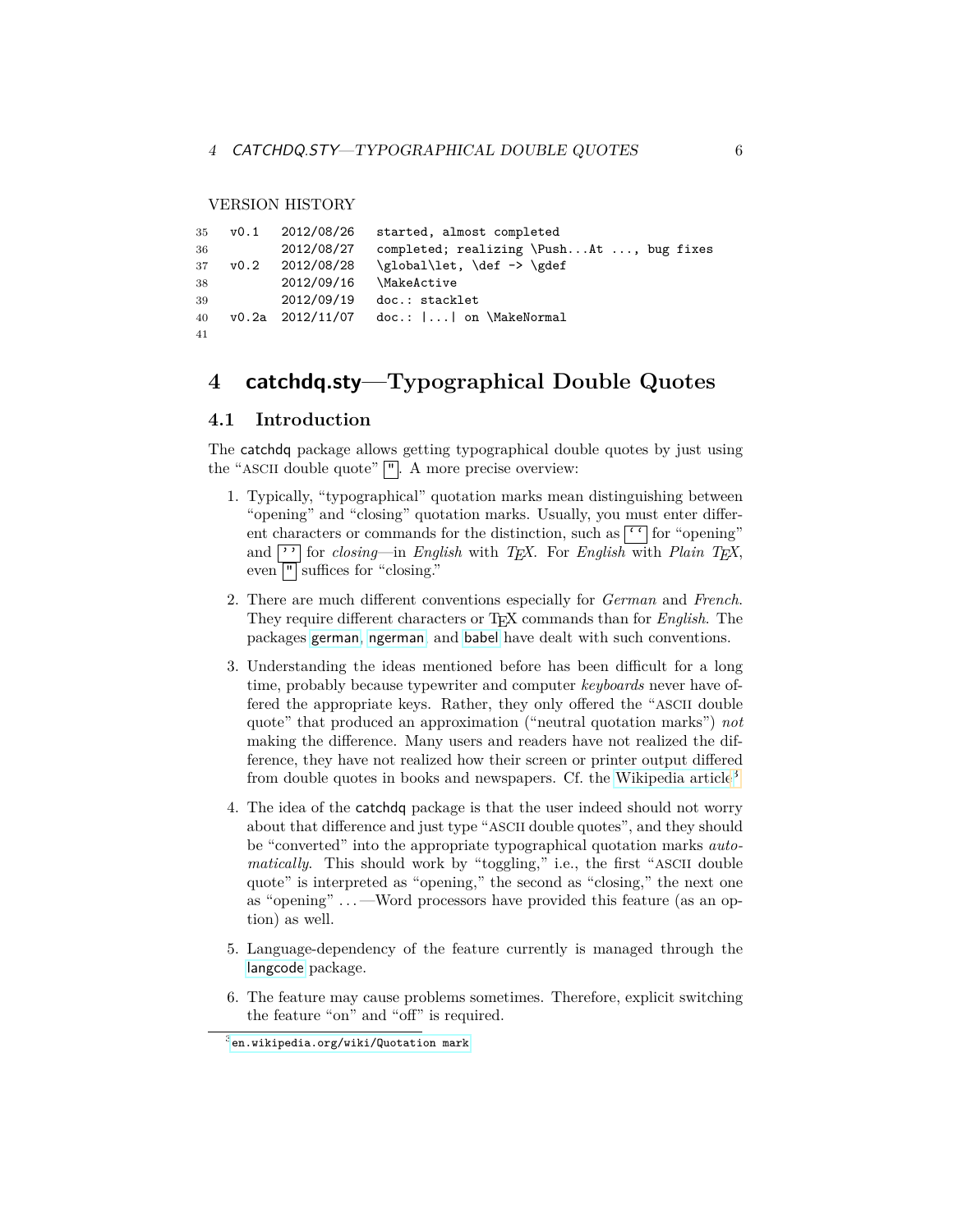7. The [csquotes](http://ctan.org/pkg/csquotes) package addresses the issue in a more comprehensive and perhaps more stable way.

See Section [4.3.2](#page-6-3) for additional details.

## <span id="page-6-0"></span>**4.2 Package File Header—plainpkg and Legalese**

```
42 \{4243 \ProvidesPackage{catchdq}[2015/05/22 v0.21 typographic dqs (UL)]
44 %% %% rm. "simple" -- too long -- 2015/05/22
45 %%
46 %% Copyright (C) 2012 2015 Uwe Lueck,
47 %% http://www.contact-ednotes.sty.de.vu
48 %% -- author-maintained in the sense of LPPL below --
49 %%
50 %% This file can be redistributed and/or modified under
51 %% the terms of the LaTeX Project Public License; either
52 %% version 1.3c of the License, or any later version.
53 %% The latest version of this license is in
54 %% http://www.latex-project.org/lppl.txt
55 %% There is NO WARRANTY (actually somewhat experimental).
56 %%
57 %% Please report bugs, problems, and suggestions via
58 %%
59 %% http://www.contact-ednotes.sty.de.vu
```
## <span id="page-6-1"></span>**4.3 Purpose and Usage**

### <span id="page-6-2"></span>**4.3.1 Installing and Calling**

The file catchdq.sty is provided ready, installation only requires putting it somewhere where T<sub>EX</sub> finds it (which may need updating the filename data base).[4](#page-6-4) However, the files plainpkg.tex and stacklet.sty must be installed likewise.

*With* LAT<sub>E</sub>X, the file should be loaded by **\RequirePackage{catchdq}** or \usepackage{catchdq}.

*Without* L<sup>AT</sup>FX, load it by ∖input<sub>⊔</sub>catchdq.sty.

As explained in plainpgk-doc.pdf, however, "generic" packages based on plainpkg should load catchdq by \RequirePackage{catchdq}.

#### <span id="page-6-3"></span>**4.3.2 Commands and Syntax**

catchdq.sty (indirectly) allows using  $\lceil \frac{n}{no-dqs} \rceil$  for surrounding  $\langle \frac{no-dqs} \rangle$  with typographical quotation marks, using that double quote  $\mathbb{F}$  as an active character. As rendering that " active during defining macros can corrupt the latter, the user (or package writer) must activate that " explicitly by  $\backslash$  catchdqs.

Further difficulties may arise after \catchdqs, various ways to get around them are described in the remaing sections.

<span id="page-6-4"></span><sup>4</sup><http://www.tex.ac.uk/FAQ-inst-wlcf.html>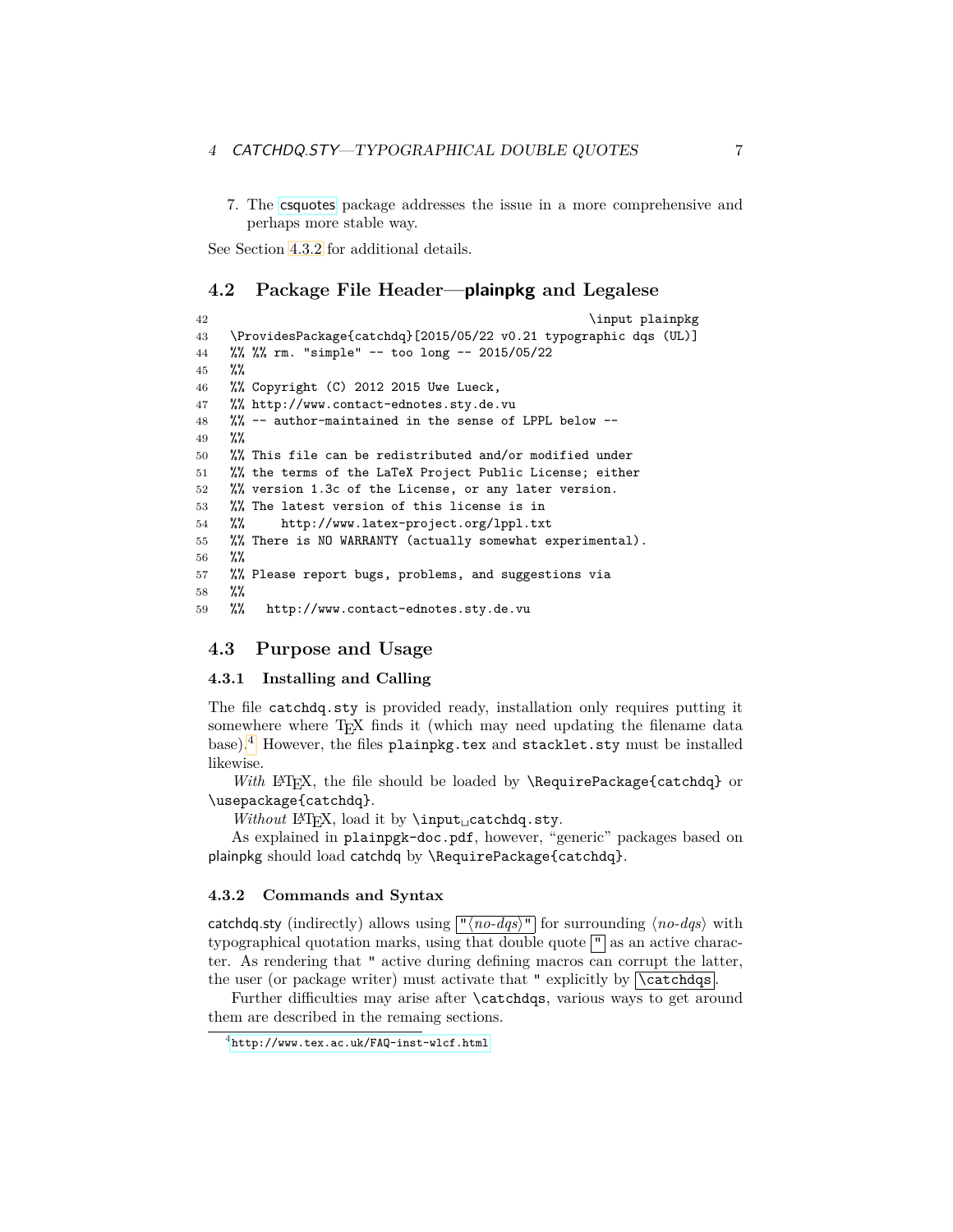## <span id="page-7-0"></span>**4.4 The Code**

#### <span id="page-7-1"></span>**4.4.1 Required**

The package is an application (of ideas of) actcodes.sty:

#### 60 \RequirePackage{actcodes}

### <span id="page-7-2"></span>**4.4.2 The Core:** \catchdq

 $\{\text{catchdq}\$ <sup>n</sup> will expand to  $\text{dqtd}\$ <sub>no-dqs</sub>} , provided the ASCII double quote is an active character:

61 {\MakeActive\"\gdef\catchdq#1"{\dqtd{#1}}}

## <span id="page-7-3"></span>**4.4.3 What Double Quotes Actually Are**

 $\overline{\text{dqtd}}$  in turn is a kind of "variable." blog.sty offered  $\overline{\text{dqtd}}$  for English typographical double quotes,  $\delta$  for German ones, and  $\delta$  for "non-typographical" double quotes (as needed for XML attributes).  $\sqrt{\text{asciidq}}$ accesses a single ASCII double quote,  $\overline{\{ \text{enldq} \}}$  a single English typographical left one, **\enrdq** a single English typographical right one. (It may be useful to access them indepentently of each other, in certain complex situations . . . ) blog.sty, dealing with HTML, of course has different ideas about them TODO.

```
62 \qquad \text{asciidq}"}
63 \gdef\asciidqtd#1{"#1"}
```
We allow loading catchdq *after* another package (such as blog.sty) has chosen meanings for \endqtd and the like. Before v0.21, definedness was tested by \ifx. . .\undefined, which two times fell prey to some earlier \@ifundefined. So now:

```
64 \begingroup \escapechar=-1
65 \def\provass#1#2#3{%
66 \expandafter\ifx\csname \string#2\endcsname\relax #1#2#3\fi}
67 \provass \gdef \{{''}\}68 \provass {\global\let} \enrdq \asciidq
69 \provass \gdef \endqtd {#1{\enldq#1\enrdq}}
```
Typographical alternatives to \endqtd may be obtained from [ngerman.sty](http://ctan.org/pkg/ngerman) or so, if you are smart . . . (see Section [4.4.4](#page-8-0) for how it works):

```
70 \provass \gdef \delta {\#1}{\g1qq#1\g1q}
```
blog.sty, dealing with HTML, had a different idea about \endqtd of course. It has also used the mechanism of the [langcode](http://ctan.org/pkg/langcode) package that allows using \dqtd and other language-depended constructs with an "implicit" choice according to the "current language code," which should appear soon.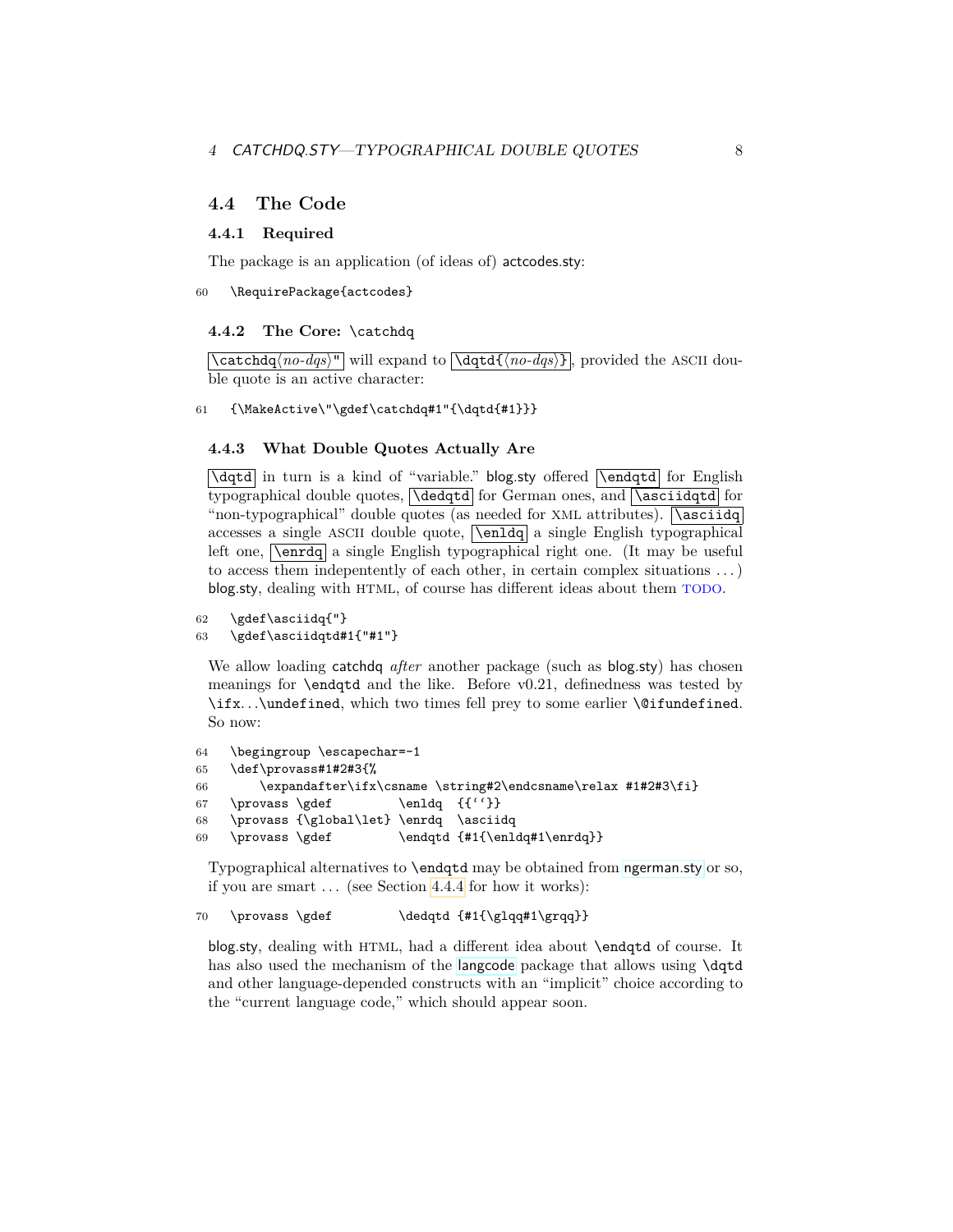## <span id="page-8-0"></span>**4.4.4 Switching**

blog.sty usually does a single switch which gets a new name now:  $\sqrt{\text{catchdqs}}$ .

```
71 \gdef\catchdqs{\MakeActiveLet\"\catchdq}
```
After this,  $\lceil \frac{n_0-dqs}{n} \rceil$  will expand to **\dqtd{#1}**. The default expansion for  $\overline{\text{Vdqtd}}$  will be  $\text{Lendqtd}$ :

72 \provass {\global\let} \dqtd \endqtd

Might be done by  $\overline{\text{v}}$  –when there are alternatives, but blog.sty and langcode.sty do this in a different way . . . TODO

- 73 % \gdef\endqs{\let\dqtd\endqtd}
- 74 % \ifx\dqtd\undefined \global\endqs \fi
- 75 \endgroup

Actually, here is a little "Tessst"  $\dots$  and here with "doytshe doppleta unf..." *. . .* The latter has been achieved by

## \usepackage{ngerman}␣\originalTeX

\MakeOther\" may switch off catching mode (—done just before, as [niceverb](http://ctan.org/pkg/niceverb) at present doesn't render it verbatim). actcodes suggests a different way to return from the \catchdqs state: Let the character active and change its meaning only, let it *expand* to its "other" version—by \activeasciidqs ? \MakeActiveOther\" and \let"\asciidq (it works!) or  $\MakeActiveLet\" \asciidq$  (abbreviate as \activeasciidqs?) ... In blog.sty, there never was a need for switching back. We must rework interaction with niceverb and can perhaps simplify the latter,  $\dots$  TODO

### <span id="page-8-1"></span>**4.4.5 Leaving and Version History**

76 \endinput

#### VERSION HISTORY

|    |      | 77 v0.1 2010/11/13 | in texblog.fdf                        |
|----|------|--------------------|---------------------------------------|
| 78 | v0.2 | 2012/09/17         | own file, new ideas                   |
| 79 |      | 2012/09/19         | doc: stacklet                         |
| 80 |      | 2012/09/20         | \dedqtd conditionally; reworked doc., |
| 81 |      |                    | tested ngerman.sty                    |
| 82 |      | v0.21 2015/05/22   | better test for undefinedness         |
| 83 |      |                    |                                       |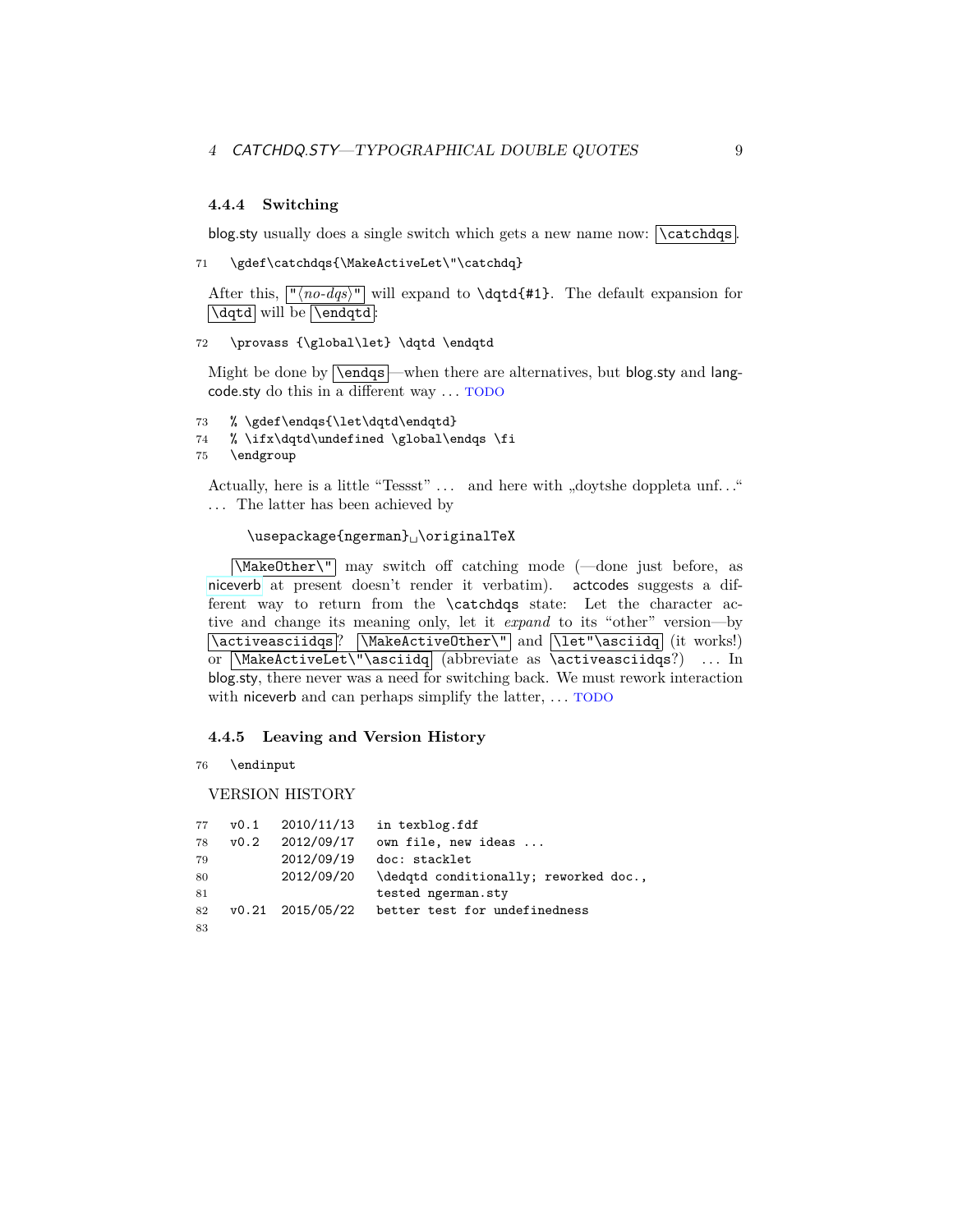# <span id="page-9-0"></span>**5 stacklet.sty—Private Letters**

## <span id="page-9-1"></span>**5.1 Introduction**

"Private letters" *here* are meant to be characters that belong to the "letter" category only within packages. A package typically provides user commands as well as internal commands, and the latter are characterized by containing funny letters in commands such as \@gobble. This is to avoid conflicts. See Section [5.3.2](#page-10-0) for the commands provided.

# <span id="page-9-2"></span>**5.2 Package File Header—plainpkg and Legalese**

```
84 \input plainpkg
85 \ProvidesPackage{stacklet}[2012/11/07 v0.3a private letters (UL)]
86 %%
87 %% Copyright (C) 2012 Uwe Lueck,
88 %% http://www.contact-ednotes.sty.de.vu
89 %% -- author-maintained in the sense of LPPL below --
90 %%
91 %% This file can be redistributed and/or modified under
92 %% the terms of the LaTeX Project Public License; either
93 %% version 1.3c of the License, or any later version.
94 %% The latest version of this license is in
95 %% http://www.latex-project.org/lppl.txt
96 %% There is NO WARRANTY (actually somewhat experimental).
97 %%
98 %% Please report bugs, problems, and suggestions via
99 %%
100 %% http://www.contact-ednotes.sty.de.vu
101 %%
```
## <span id="page-9-3"></span>**5.3 Usage**

## <span id="page-9-4"></span>**5.3.1 Installing and Calling**

The file stacklet.sty is provided ready, installation only requires putting it somewhere where T<sub>EX</sub> finds it (which may need updating the filename data base).[5](#page-9-5) However, the file plainpkg.tex must be installed likewise.

With LAT<sub>E</sub>X, the file should be loaded by **\RequirePackage{stacklet}** or \usepackage{stacklet}.

*Without* LATEX, both \input␣stacklet.sty and \input␣plainpkg load stacklet.sty.

<span id="page-9-5"></span> ${\rm ^5}$ <http://www.tex.ac.uk/FAQ-inst-wlcf.html>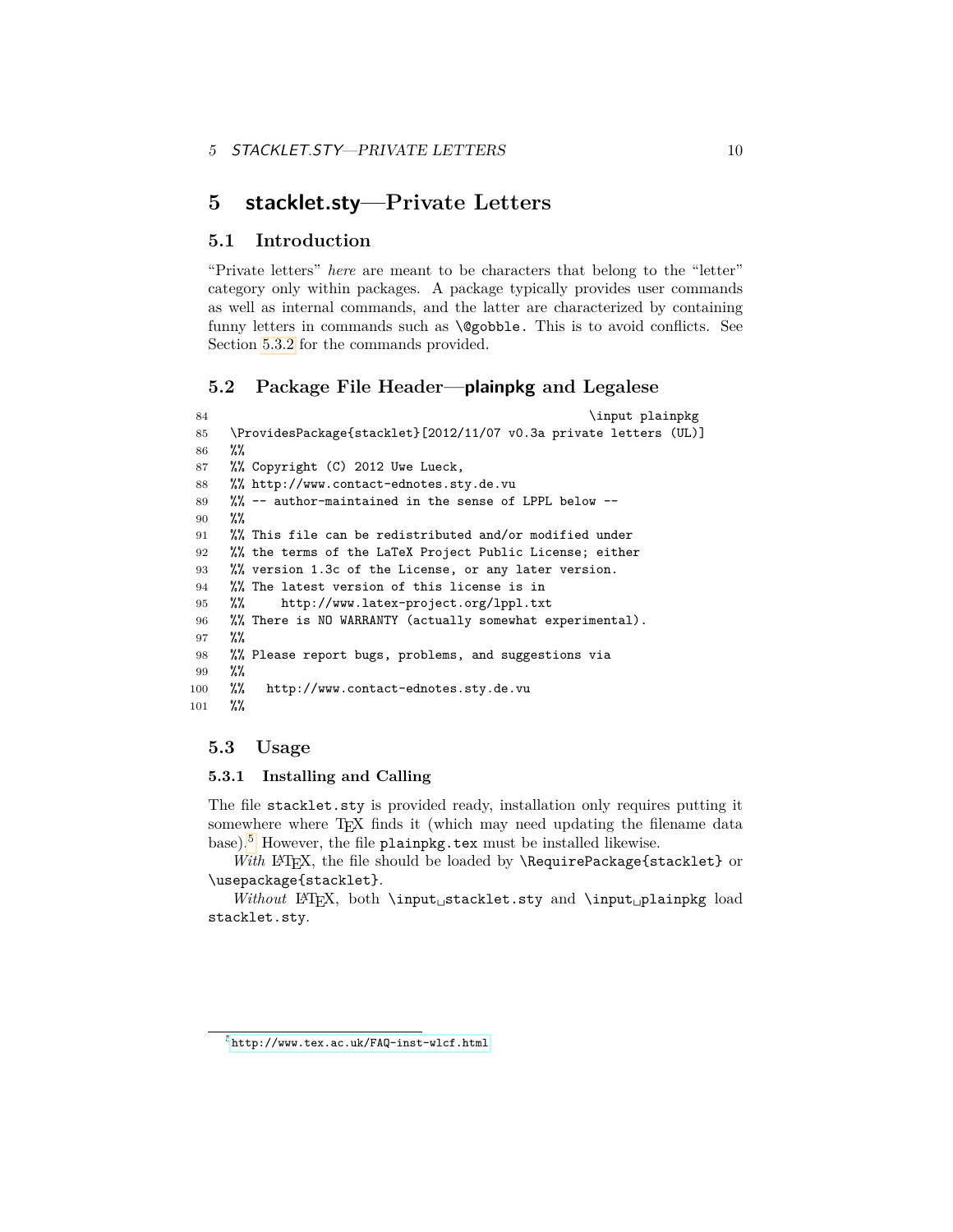## 5 STACKLET.STY—PRIVATE LETTERS 11

## <span id="page-10-0"></span>**5.3.2 Commands and Syntax**

stacklet.sty provides

 $\overline{\Delta tMakeLetter\langle char \rangle}$  *and*  $\overline{\Delta tMare}(char)$ 

for getting "private letters" and giving them back their previous category code in package files with or without LAT<sub>EX</sub>. As LAT<sub>EX</sub> has its own stack for  $\mathcal{Q}$ , there are also

\PushCatMakeLetterAt *and* \PopLetterCatAt

that care for  $\mathbb{Q}$ 's category code *without* L<sup>AT</sup>FX only.

## <span id="page-10-1"></span>**5.4 The Code**

## <span id="page-10-2"></span>**5.4.1 Name Space**

Each "private letter"  $\langle char \rangle$  gets its own stack, in some name space, determined by  $\cat\_stack$  (\withcsname is from plainpkg.tex):

```
102 \withcsname\xdef cat_stack\endcsname{%
103 \noexpand\string \withcsname\noexpand cat_stack\endcsname
104 \noexpand\string}
```
I.e., ?cat\_stack will expand to

?string ?cat\_stack ?string

in the notation of the [dowith](http://ctan.org/pkg/dowith) package documentation.

105 % \withcsname\show cat\_stack\endcsname

#### <span id="page-10-3"></span>**5.4.2 Pushing**

 $\Delta$ PushCatMakeLetter $\langle char \rangle$ 

```
106 \xdef\PushCatMakeLetter#1{%
```

```
107 \noexpand\withcsname
```

```
108 \withcsname\noexpand pushcat_makeletter\endcsname
```

```
109 \withcsname\noexpand cat_stack\endcsname#1\endcsname#1}
```

```
110 % \show\PushCatMakeLetter
```

```
111 \withcsname\gdef pushcat_makeletter\endcsname#1#2{%
```
#1 is the stack token, #2 is the "quoted" character. Pushing . . .

## 112 \xdef#1{\the\catcode'#2\relax%

... the new entry. **\relax** separates entries, braces instead tend to get lost in popping . . . If the stack has existed before, its previous content is appended:

113  $\iint x#1\relax \else$  \tilenglar \else #1\fi}%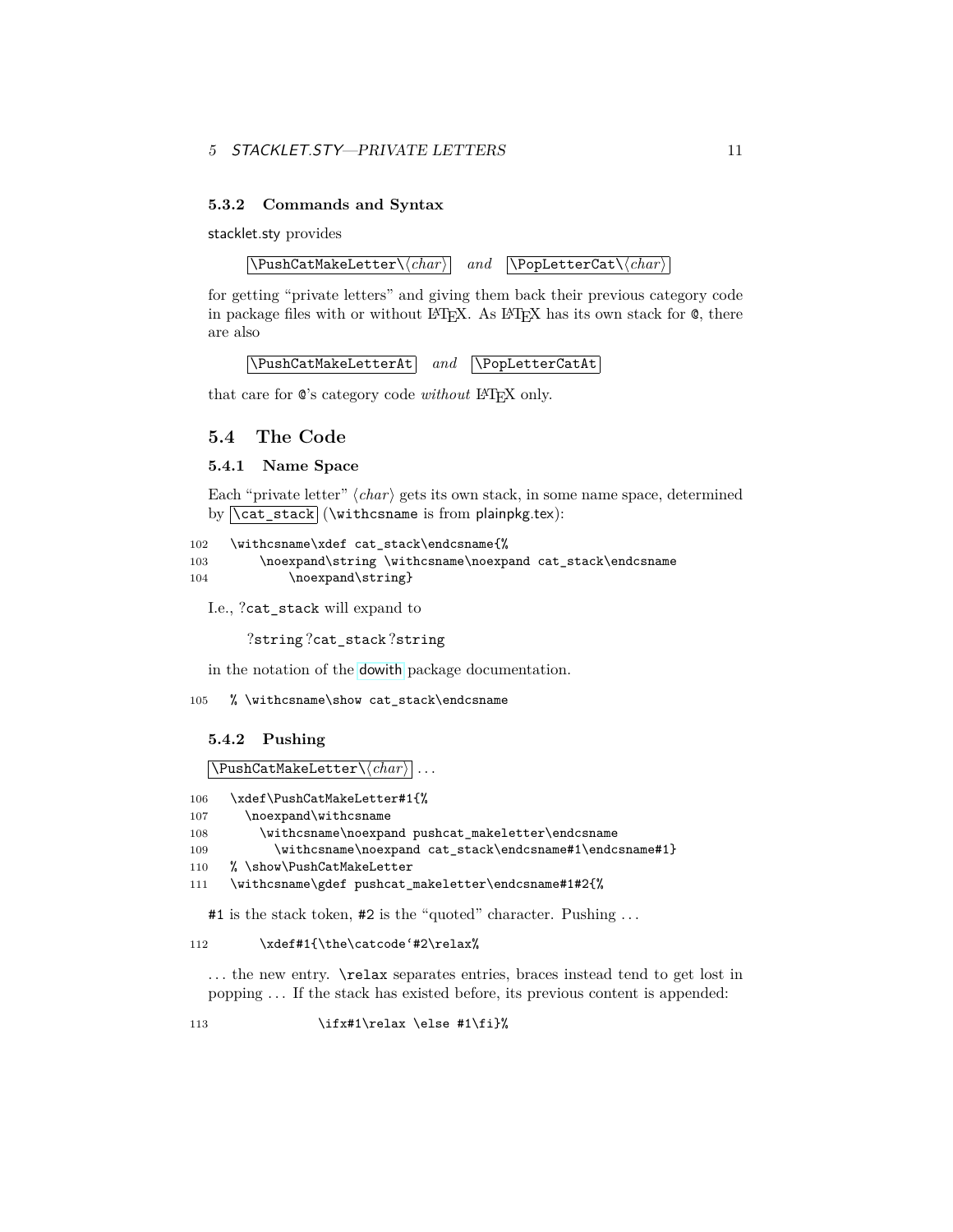## 5 STACKLET.STY—PRIVATE LETTERS 12

I thought of storing **\catcodes** hexadecimally (without braces) using LATEX's  $\hbar$  hexnumber, but the latter has so many tokens ... Finally rendering  $\langle char \rangle$  a "letter":

114 \catcode'#211\relax}

Now we can use a "private letter stack" for our own package:

115 \PushCatMakeLetter\\_

## <span id="page-11-0"></span>**5.4.3 Popping**

 $\overline{\Delta t\backslash (char)}$  passes  $\langle char \rangle$ , the corresponding stack token, and the latter's expansion to \popcat\_. \end serves as argument delimiter for the end of the stack only:

```
116 \gdef\PopLetterCat#1{%
```

```
117 \expandafter\expandafter\expandafter
```
118 \popcat\_\csname\cat\_stack#1\expandafter\endcsname

119 \expandafter \end \csname\cat\_stack#1\endcsname#1}

\popcat\_ parses the expansion, assigns the old category code and and stores the reduced stack:

## 120 \gdef\popcat\_#1\relax#2\end#3#4{\catcode'#4#1\gdef#3{#2}}

. . . check existence? TODO

#### <span id="page-11-1"></span>**5.4.4 No** @ **Stack with LATEX**

\PushCatMakeLetterAt is like \PushCatMakeLetter\@ except that it has no effect under L<sup>AT</sup>FX:

121 \gdef\PushCatMakeLetterAt{\ifltx\else\PushCatMakeLetter\@\fi}

 $\Delta$ PopLetterCatAt by analogy ...

## 122 \gdef\PopLetterCatAt{\ifltx\else\PopLetterCat\@\fi}

### <span id="page-11-2"></span>**5.4.5 Leaving the Package File**

- . . . in our new way:
- 123 \PopLetterCat\\_
- 124 \endinput